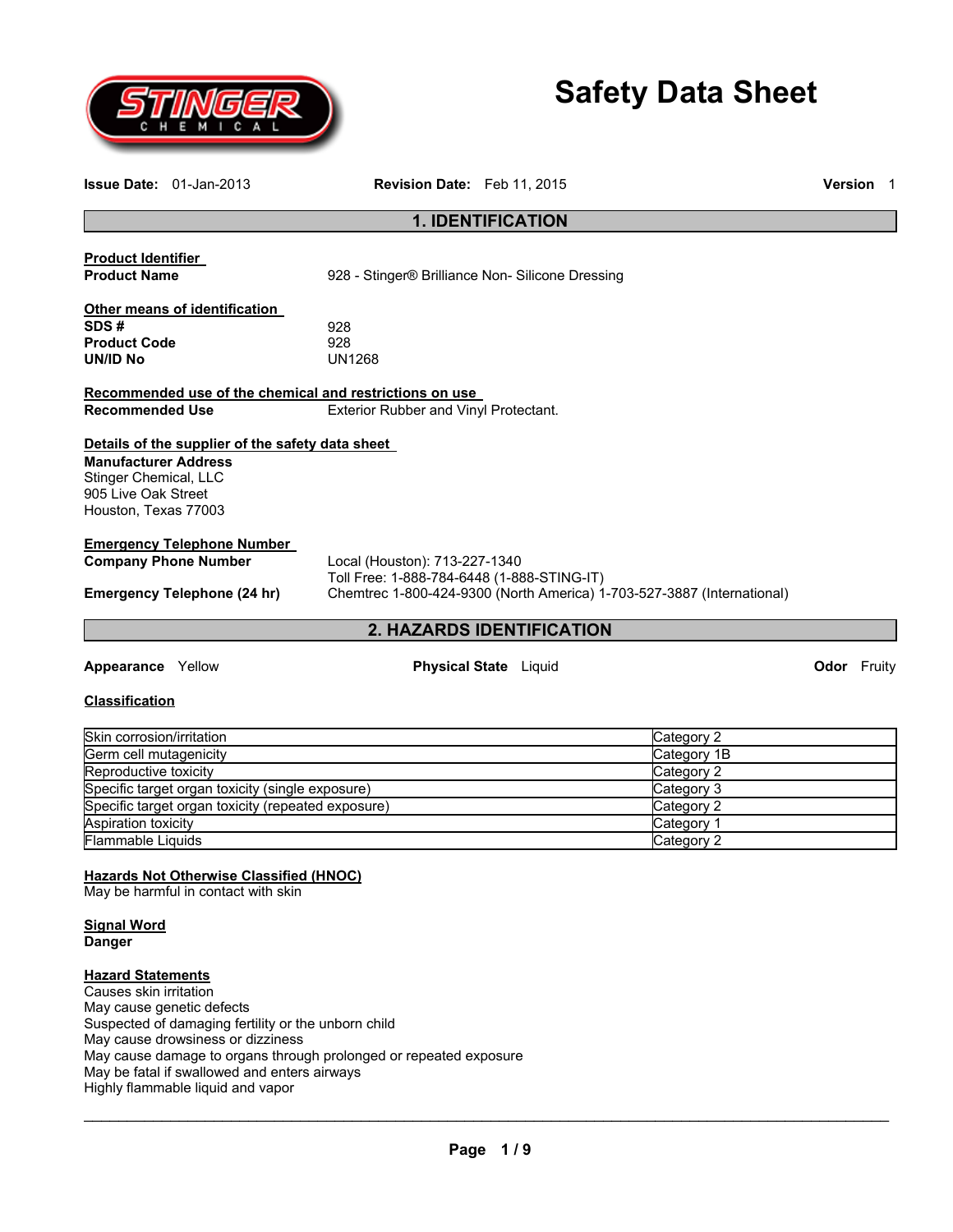

# **Precautionary Statements - Prevention**

Obtain special instructions before use Do not handle until all safety precautions have been read and understood Use personal protective equipment as required Wash face, hands and any exposed skin thoroughly after handling Do not breathe dust/fume/gas/mist/vapors/spray Use only outdoors or in a well-ventilated area Keep away from heat/sparks/open flames/hot surfaces. — No smoking Keep container tightly closed Ground/bond container and receiving equipment Use explosion-proof equipment Use only non-sparking tools Take precautionary measures against static discharge

#### **Precautionary Statements - Response**

If exposed or concerned: Get medical advice/attention IF ON SKIN: Wash with plenty of soap and water Take off contaminated clothing and wash it before reuse If skin irritation occurs: Get medical advice/attention IF INHALED: Remove victim to fresh air and keep at rest in a position comfortable for breathing Get medical advice / attention IF SWALLOWED: Immediately call a POISON CENTER or doctor/physician Do not induce vomiting IN CASE OF FIRE: Use CO2, dry chemical, or foam for extinction

#### **Precautionary Statements - Storage**

Store locked up Store in a well-ventilated place. Keep cool

#### **Precautionary Statements - Disposal**

Dispose of contents/container to an approved waste disposal plant

#### **Other Hazards**

Toxic to aquatic life with long lasting effects

# **3. COMPOSITION/INFORMATION ON INGREDIENTS**

| <b>Chemical Name</b>                                   | <b>CAS No</b> | Weight-%    |
|--------------------------------------------------------|---------------|-------------|
| Distillates, petroleum, light distillate hydrotreating | 68410-97-9    | Proprietary |
| process, low-boiling                                   |               |             |
| Cvclohexane                                            | 110-82-7      | Proprietary |
| Hexane                                                 | 110-54-3      | Proprietary |

\*\*If Chemical Name/CAS No is "proprietary" and/or Weight-% is listed as a range, the specific chemical identity and/or percentage of composition has been withheld as a trade secret.\*\*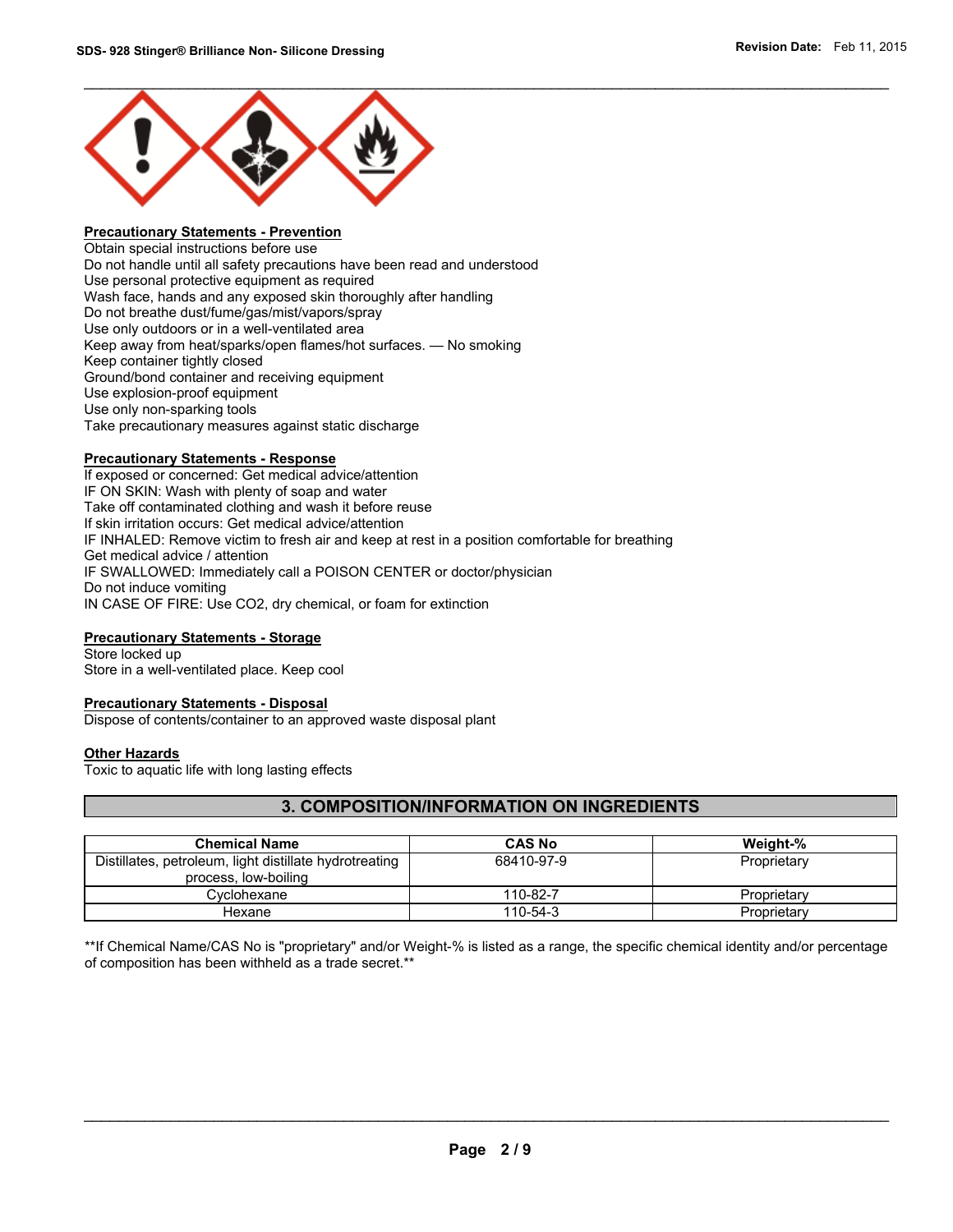## $\mathcal{L}_\mathcal{L} = \{ \mathcal{L}_\mathcal{L} = \{ \mathcal{L}_\mathcal{L} = \{ \mathcal{L}_\mathcal{L} = \{ \mathcal{L}_\mathcal{L} = \{ \mathcal{L}_\mathcal{L} = \{ \mathcal{L}_\mathcal{L} = \{ \mathcal{L}_\mathcal{L} = \{ \mathcal{L}_\mathcal{L} = \{ \mathcal{L}_\mathcal{L} = \{ \mathcal{L}_\mathcal{L} = \{ \mathcal{L}_\mathcal{L} = \{ \mathcal{L}_\mathcal{L} = \{ \mathcal{L}_\mathcal{L} = \{ \mathcal{L}_\mathcal{$ **4. FIRST-AID MEASURES**

# **First Aid Measures**

| <b>General Advice</b>               | If exposed or concerned: Get medical advice/attention.                                                                                                                                                               |  |
|-------------------------------------|----------------------------------------------------------------------------------------------------------------------------------------------------------------------------------------------------------------------|--|
| <b>Eve Contact</b>                  | Rinse immediately with plenty of water, also under the eyelids, for at least 15 minutes. If<br>eye irritation persists: Get medical advice/attention.                                                                |  |
| <b>Skin Contact</b>                 | IF ON SKIN: Wash with plenty of soap and water. Take off contaminated clothing and wash<br>it before reuse. If irritation persists, seek medical attention.                                                          |  |
| <b>Inhalation</b>                   | IF INHALED: Remove victim to fresh air and keep at rest in a position comfortable for<br>breathing. If not breathing, give artificial respiration. If breathing is difficult, give oxygen. Get<br>medical attention. |  |
| Ingestion                           | IF SWALLOWED: call a poison control center or physician immediately. Do not induce<br>vomiting.                                                                                                                      |  |
| Most important symptoms and effects |                                                                                                                                                                                                                      |  |
| <b>Symptoms</b>                     | Causes skin irritation. May be irritating to the eyes. May cause drowsiness or dizziness.<br>May be harmful or fatal if swallowed and enters airways.                                                                |  |

#### **Indication of any immediate medical attention and special treatment needed**

**Notes to Physician** Chronic Effects: May cause central nervous system disorder (loss of coordination, fatigue, blurred vision, mental confusion).

# **5. FIRE-FIGHTING MEASURES**

#### **Suitable Extinguishing Media**

Water spray (fog). Foam. Dry chemical. Carbon dioxide (CO2).

**Unsuitable Extinguishing Media** Not determined.

## **Specific Hazards Arising from the Chemical**

Extremely flammable liquid and vapor.

**Hazardous Combustion Products** Carbon monoxide. Carbon dioxide (CO2).

**Sensitivity to Static Discharge** Prevent electrostatic charge build-up by using common bonding and ground techniques.

#### **Protective equipment and precautions for firefighters**

As in any fire, wear self-contained breathing apparatus pressure-demand, MSHA/NIOSH (approved or equivalent) and full protective gear.

# **6. ACCIDENTAL RELEASE MEASURES**

#### **Personal precautions, protective equipment and emergency procedures**

| <b>Personal Precautions</b>      | Use personal protection recommended in Section 8.                                                                                                                   |
|----------------------------------|---------------------------------------------------------------------------------------------------------------------------------------------------------------------|
| <b>Environmental Precautions</b> | Prevent from entering into soil, ditches, sewers, waterways and/or groundwater. See<br>Section 12, Ecological Information. See Section 13: DISPOSAL CONSIDERATIONS. |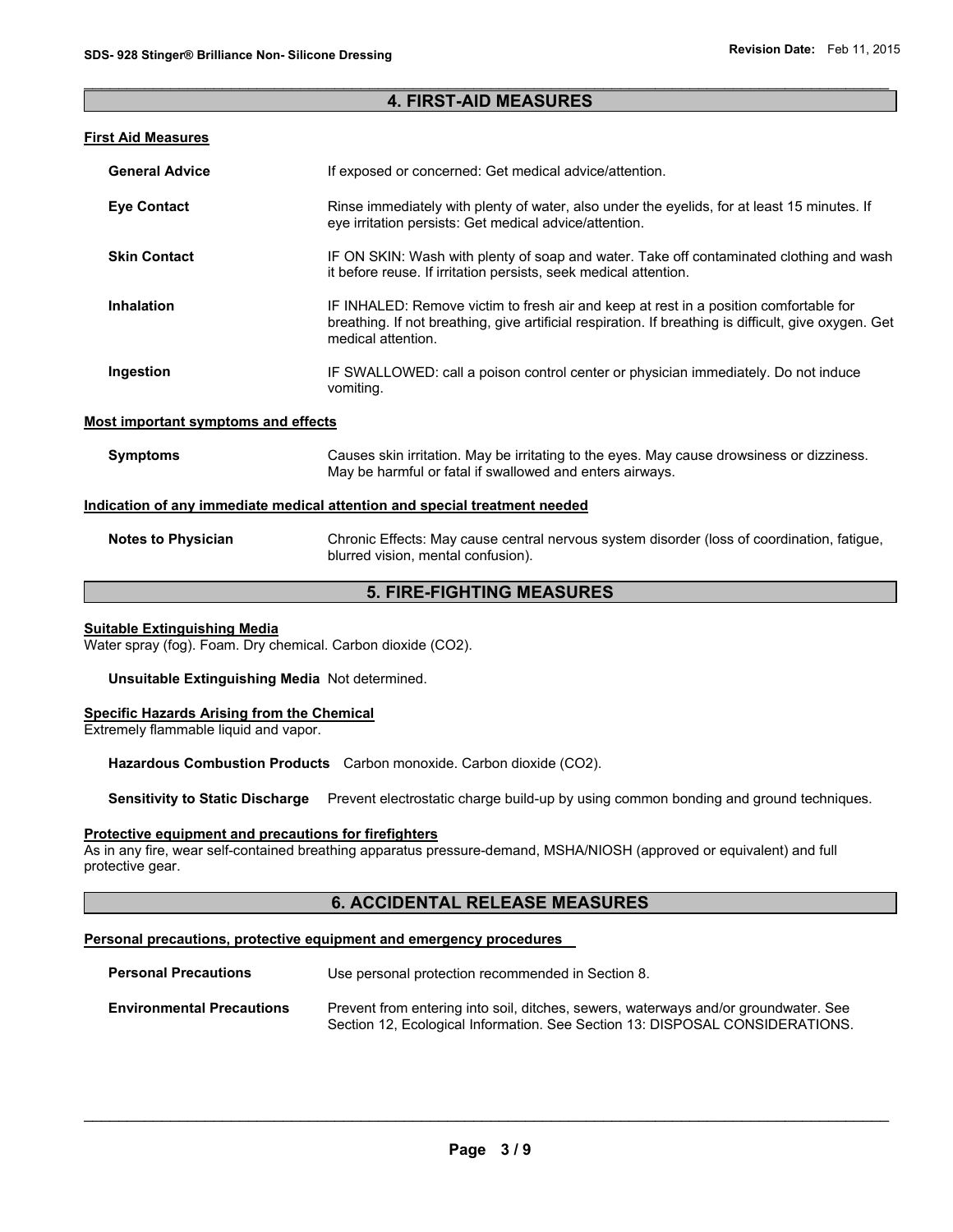#### **Methods and material for containment and cleaning up**

| <b>Methods for Containment</b> | Prevent further leakage or spillage if safe to do so.                                                |  |
|--------------------------------|------------------------------------------------------------------------------------------------------|--|
| <b>Methods for Clean-Up</b>    | Contain and collect with an inert absorbent and place into an appropriate container for<br>disposal. |  |

 $\mathcal{L}_\mathcal{L} = \{ \mathcal{L}_\mathcal{L} = \{ \mathcal{L}_\mathcal{L} = \{ \mathcal{L}_\mathcal{L} = \{ \mathcal{L}_\mathcal{L} = \{ \mathcal{L}_\mathcal{L} = \{ \mathcal{L}_\mathcal{L} = \{ \mathcal{L}_\mathcal{L} = \{ \mathcal{L}_\mathcal{L} = \{ \mathcal{L}_\mathcal{L} = \{ \mathcal{L}_\mathcal{L} = \{ \mathcal{L}_\mathcal{L} = \{ \mathcal{L}_\mathcal{L} = \{ \mathcal{L}_\mathcal{L} = \{ \mathcal{L}_\mathcal{$ 

### **7. HANDLING AND STORAGE**

#### **Precautions for safe handling**

**Advice on Safe Handling** Handle in accordance with good industrial hygiene and safety practice. Use personal protection recommended in Section 8. Avoid contact with skin, eyes or clothing. Wash face, hands, and any exposed skin thoroughly after handling. Do not breathe dust/fume/gas/mist/vapors/spray. Use only outdoors or in a well-ventilated area. Obtain special instructions before use. Do not handle until all safety precautions have been read and understood. Keep away from heat, sparks, flame and other sources of ignition (i.e., pilot lights, electric motors and static electricity). Keep container tightly closed. Ground/bond container and receiving equipment. Use explosion proof equipment. Use only non-sparking tools. Take precautionary measures against static discharges.

# **Conditions for safe storage, including any incompatibilities**

| <b>Storage Conditions</b> | Keep container tightly closed and store in a cool, dry and well-ventilated place. Store locked<br>up. Store away from heat, sparks, open flame or any other ignition source. Do not allow to<br>freeze. Store between 4°C (40°F) and 35°C (95°F). Shelf life: one year. |
|---------------------------|-------------------------------------------------------------------------------------------------------------------------------------------------------------------------------------------------------------------------------------------------------------------------|
| Incompatible Materials    | None known based on information supplied.                                                                                                                                                                                                                               |

# **8. EXPOSURE CONTROLS/PERSONAL PROTECTION**

#### **Exposure Guidelines**

| <b>Chemical Name</b> | <b>ACGIH TLV</b> | <b>OSHA PEL</b>                     | <b>NIOSH IDLH</b>          |
|----------------------|------------------|-------------------------------------|----------------------------|
| Cyclohexane          | TWA: 100 ppm     | TWA: 300 ppm                        | IDLH: 1300 ppm             |
| 110-82-7             |                  | TWA: $1050 \text{ mg/m}^3$          | TWA: 300 ppm               |
|                      |                  | (vacated) TWA: 300 ppm              | TWA: $1050 \text{ mg/m}^3$ |
|                      |                  | (vacated) TWA: 1050 mg/m $3$        |                            |
| Hexane               | TWA: 50 ppm      | TWA: 500 ppm                        | <b>IDLH: 1100 ppm</b>      |
| 110-54-3             | S*               | TWA: 1800 mg/m <sup>3</sup>         | TWA: $50$ ppm              |
|                      |                  | (vacated) TWA: 50 ppm               | TWA: $180 \text{ mg/m}^3$  |
|                      |                  | (vacated) TWA: $180 \text{ mg/m}^3$ |                            |

#### **Appropriate engineering controls**

**Engineering Controls Ensure adequate ventilation, especially in confined areas. Eyewash stations. Showers.** 

#### **Individual protection measures, such as personal protective equipment**

| <b>Eye/Face Protection</b> | Safety goggles or safety glasses with side shields. |
|----------------------------|-----------------------------------------------------|
|----------------------------|-----------------------------------------------------|

- **Skin and Body Protection Chemical resistant protective gloves. Suitable protective clothing.**
- **Respiratory Protection** Wear positive pressure self-contained breathing apparatus (SCBA).

**General Hygiene Considerations** Handle in accordance with good industrial hygiene and safety practice.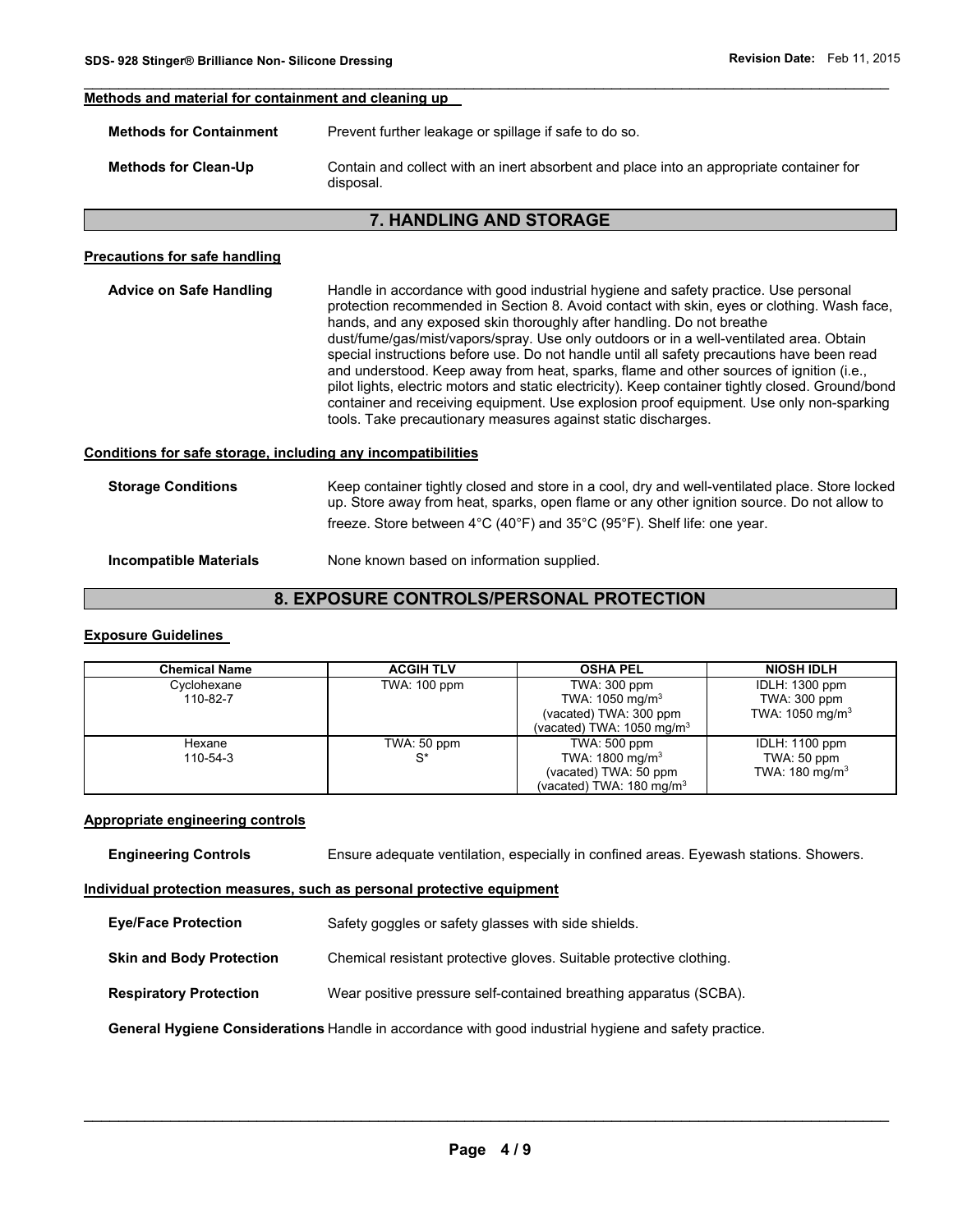# $\mathcal{L}_\mathcal{L} = \{ \mathcal{L}_\mathcal{L} = \{ \mathcal{L}_\mathcal{L} = \{ \mathcal{L}_\mathcal{L} = \{ \mathcal{L}_\mathcal{L} = \{ \mathcal{L}_\mathcal{L} = \{ \mathcal{L}_\mathcal{L} = \{ \mathcal{L}_\mathcal{L} = \{ \mathcal{L}_\mathcal{L} = \{ \mathcal{L}_\mathcal{L} = \{ \mathcal{L}_\mathcal{L} = \{ \mathcal{L}_\mathcal{L} = \{ \mathcal{L}_\mathcal{L} = \{ \mathcal{L}_\mathcal{L} = \{ \mathcal{L}_\mathcal{$ **9. PHYSICAL AND CHEMICAL PROPERTIES**

#### **Information on basic physical and chemical properties**

| <b>Physical State</b> | Liguid  |                       |        |
|-----------------------|---------|-----------------------|--------|
| Appearance            | Viscous | Odor                  | Fruitv |
| Color                 | Yellow  | <b>Odor Threshold</b> | Not de |

| Property                            |
|-------------------------------------|
| рH                                  |
| <b>Melting Point/Freezing Point</b> |
| <b>Boiling Point/Boiling Range</b>  |
| <b>Flash Point</b>                  |
| <b>Evaporation Rate</b>             |
| <b>Flammability (Solid, Gas)</b>    |
| <b>Upper Flammability Limits</b>    |
| <b>Lower Flammability Limit</b>     |
| <b>Vapor Pressure</b>               |
| <b>Vapor Density</b>                |
| <b>Specific Gravity</b>             |
| <b>Water Solubility</b>             |
| <b>Solubility in other solvents</b> |
| <b>Partition Coefficient</b>        |
| <b>Auto-ignition Temperature</b>    |
| <b>Decomposition Temperature</b>    |
| <b>Kinematic Viscosity</b>          |
| <b>Dynamic Viscosity</b>            |
| <b>Explosive Properties</b>         |
| <b>Oxidizing Properties</b>         |
| <b>VOC Content</b>                  |

**Not applicable Not determined Not determined Flash Point** -8.9 °C / 16 °F **Not determined Flammability (Solid, Gas)** Liquid-Not applicable **Not available Not available Not applicable Not applicable Specific Gravity** 0.7164 **Insoluble in water** Not determined **Not determined Not available Not determined Not determined Not determined Explosive Properties** Not determined **Not determined VOC Content** 65 - 85%

**Odor Threshold** Not determined

**Property Values Property Remarks • Method** 

# **10. STABILITY AND REACTIVITY**

#### **Reactivity**

Not reactive under normal conditions.

#### **Chemical Stability**

Stable under recommended storage conditions.

#### **Possibility of Hazardous Reactions**

None under normal processing.

**Hazardous Polymerization** Hazardous polymerization does not occur.

#### **Conditions to Avoid**

Avoid high temperatures. Keep out of reach of children.

#### **Incompatible Materials**

None known based on information supplied.

#### **Hazardous Decomposition Products**

Carbon monoxide. Carbon dioxide (CO2).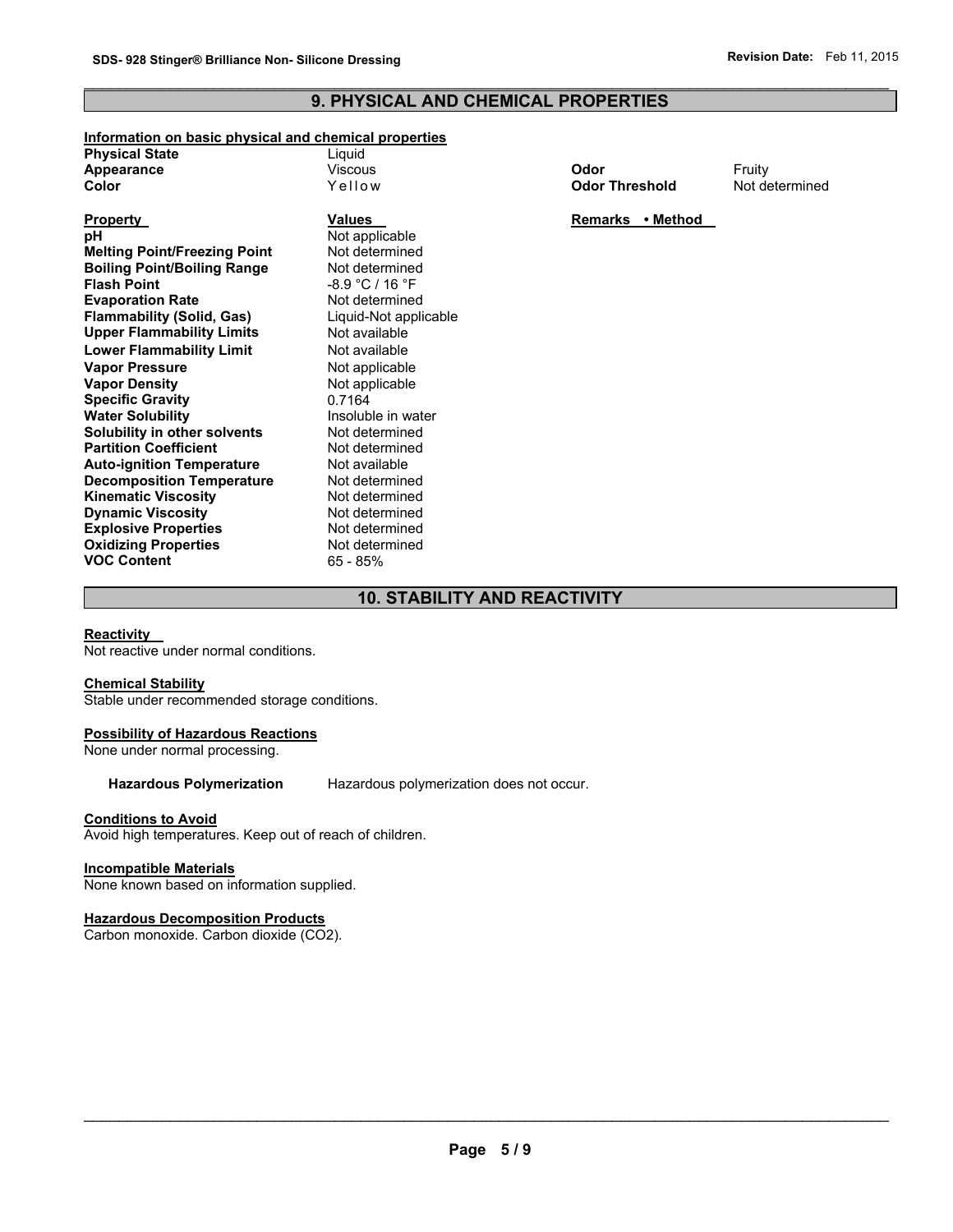# $\mathcal{L}_\mathcal{L} = \{ \mathcal{L}_\mathcal{L} = \{ \mathcal{L}_\mathcal{L} = \{ \mathcal{L}_\mathcal{L} = \{ \mathcal{L}_\mathcal{L} = \{ \mathcal{L}_\mathcal{L} = \{ \mathcal{L}_\mathcal{L} = \{ \mathcal{L}_\mathcal{L} = \{ \mathcal{L}_\mathcal{L} = \{ \mathcal{L}_\mathcal{L} = \{ \mathcal{L}_\mathcal{L} = \{ \mathcal{L}_\mathcal{L} = \{ \mathcal{L}_\mathcal{L} = \{ \mathcal{L}_\mathcal{L} = \{ \mathcal{L}_\mathcal{$ **11. TOXICOLOGICAL INFORMATION**

# **Information on likely routes of exposure**

| <b>Product Information</b> |                                                              |
|----------------------------|--------------------------------------------------------------|
| <b>Eve Contact</b>         | Avoid contact with eyes.                                     |
| <b>Skin Contact</b>        | Causes skin irritation. May be harmful in contact with skin. |
| <b>Inhalation</b>          | May cause drowsiness or dizziness.                           |
| Ingestion                  | May be fatal if swallowed and enters airways.                |

#### **Component Information**

| <b>Chemical Name</b> | Oral LD50    | Dermal LD50          | <b>Inhalation LC50</b> |
|----------------------|--------------|----------------------|------------------------|
| Cyclohexane          | Rat          | (Rabbit <sup>)</sup> | (Rat)4 h               |
| 110-82-7             | > 5000 mg/kg | > 2000 mg/kg         | = 13.9 mg/L            |
| Hexane               | (Rat)        | (Rabbit <sup>)</sup> | = 48000 ppm            |
| 110-54-3             | = 25 g/kg    | $= 3000$ mg/kg       | (Rat) 4 h              |

#### **Information on physical, chemical and toxicological effects**

| <b>Symptoms</b>                                                                            | Please see section 4 of this SDS for symptoms.                                                            |  |  |
|--------------------------------------------------------------------------------------------|-----------------------------------------------------------------------------------------------------------|--|--|
| Delayed and immediate effects as well as chronic effects from short and long-term exposure |                                                                                                           |  |  |
| Germ cell mutagenicity                                                                     | May cause genetic defects.                                                                                |  |  |
| Carcinogenicity                                                                            | This product does not contain any carcinogens or potential carcinogens as listed by OSHA,<br>IARC or NTP. |  |  |
| <b>Reproductive toxicity</b>                                                               | Suspected of damaging fertility or the unborn child.                                                      |  |  |
| <b>STOT - single exposure</b>                                                              | May cause drowsiness or dizziness.                                                                        |  |  |
| <b>STOT - repeated exposure</b>                                                            | May cause damage to organs through prolonged or repeated exposure.                                        |  |  |
| <b>Aspiration hazard</b>                                                                   | May be fatal if swallowed and enters airways.                                                             |  |  |
|                                                                                            |                                                                                                           |  |  |

# **Numerical measures of toxicity**

Not determined

# **12. ECOLOGICAL INFORMATION**

# **Ecotoxicity**

Toxic to aquatic life with long lasting effects.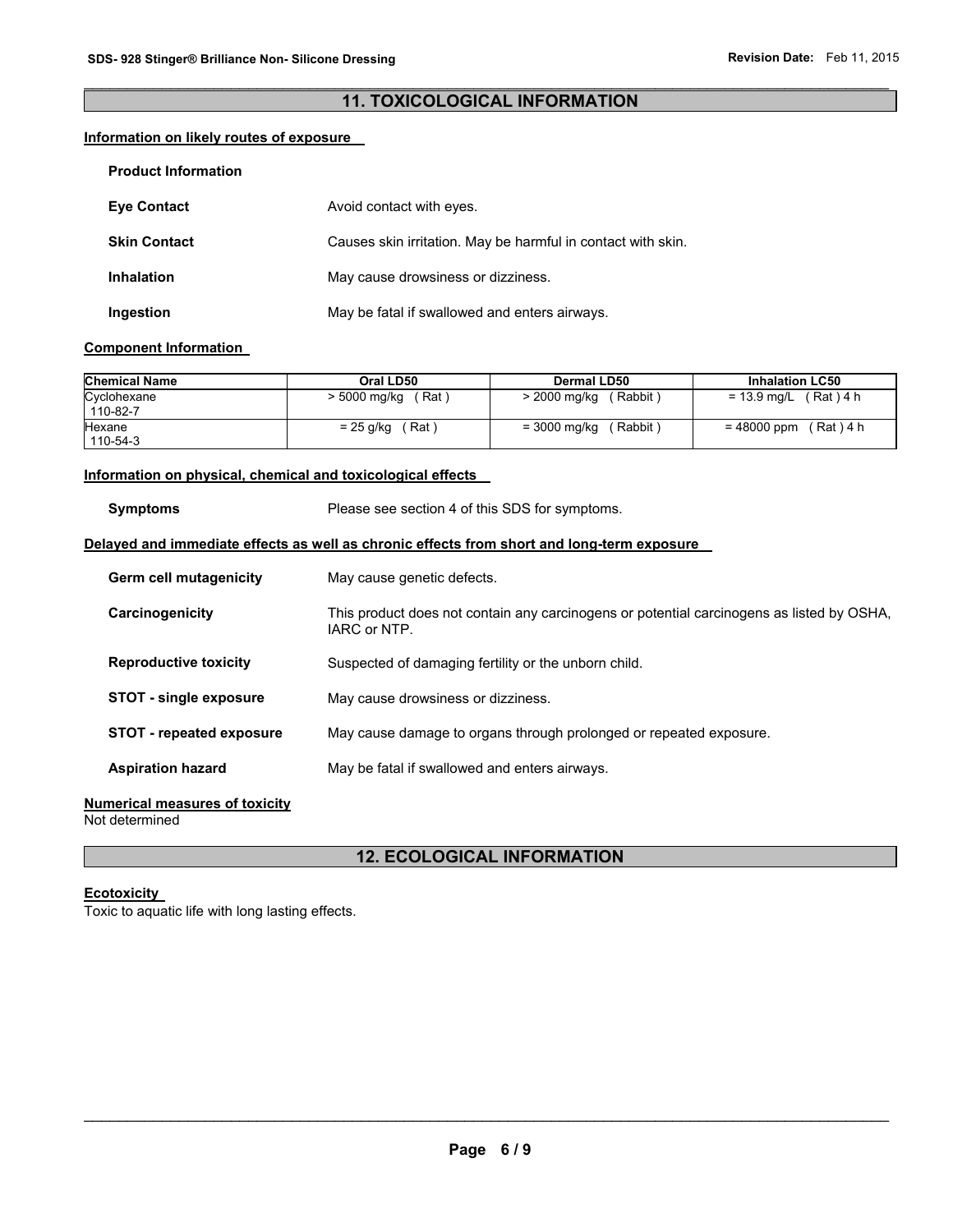# **Component Information**

| <b>Chemical Name</b>    | Algae/aquatic plants                           | Fish                                                                                                                                                                                                                                                               | <b>Toxicity to</b><br>microorganisms                | <b>Crustacea</b>                     |
|-------------------------|------------------------------------------------|--------------------------------------------------------------------------------------------------------------------------------------------------------------------------------------------------------------------------------------------------------------------|-----------------------------------------------------|--------------------------------------|
| Cyclohexane<br>110-82-7 | 500: 72 h Desmodesmus<br>subspicatus mg/L EC50 | 3.96 - 5.18: 96 h Pimephales<br>promelas mg/L LC50<br>flow-through 23.03 - 42.07:<br>96 h Pimephales promelas<br>mg/L LC50 static 24.99 -<br>44.69: 96 h Lepomis<br>macrochirus mg/L LC50<br>static 48.87 - 68.76: 96 h<br>Poecilia reticulata mg/L<br>LC50 static | $EC50 = 85.5$ mg/L 5 min<br>$EC50 = 93$ mg/L 10 min | 400: 24 h Daphnia magna<br>mg/L EC50 |
| Hexane                  |                                                | 2.1 - 2.98: 96 h Pimephales                                                                                                                                                                                                                                        |                                                     | 1000: 24 h Daphnia magna             |
| 110-54-3                |                                                | promelas mg/L LC50<br>flow-through                                                                                                                                                                                                                                 |                                                     | mg/L EC50                            |

 $\mathcal{L}_\mathcal{L} = \{ \mathcal{L}_\mathcal{L} = \{ \mathcal{L}_\mathcal{L} = \{ \mathcal{L}_\mathcal{L} = \{ \mathcal{L}_\mathcal{L} = \{ \mathcal{L}_\mathcal{L} = \{ \mathcal{L}_\mathcal{L} = \{ \mathcal{L}_\mathcal{L} = \{ \mathcal{L}_\mathcal{L} = \{ \mathcal{L}_\mathcal{L} = \{ \mathcal{L}_\mathcal{L} = \{ \mathcal{L}_\mathcal{L} = \{ \mathcal{L}_\mathcal{L} = \{ \mathcal{L}_\mathcal{L} = \{ \mathcal{L}_\mathcal{$ 

# **Persistence/Degradability**

Not determined.

## **Bioaccumulation**

Not determined.

#### **Mobility**

| <b>Chemical Name</b> | <b>Partition Coefficient</b> |
|----------------------|------------------------------|
| Cvclohexane          | 3.44                         |
| 110-82-7             |                              |

# **Other Adverse Effects**

Not determined

# **13. DISPOSAL CONSIDERATIONS**

## **Waste Treatment Methods**

| <b>Disposal of Wastes</b>     | Disposal should be in accordance with applicable regional, national and local laws and<br>regulations. |
|-------------------------------|--------------------------------------------------------------------------------------------------------|
| <b>Contaminated Packaging</b> | Disposal should be in accordance with applicable regional, national and local laws and<br>regulations. |

## **US EPA Waste Number**

| <b>Chemical Name</b> | <b>RCRA</b> | <b>RCRA</b><br>Listina<br><b>Basis for</b> | D Series Wastes<br><b>RCRA - D</b> | <b>RCRA - U Series Wastes</b> |
|----------------------|-------------|--------------------------------------------|------------------------------------|-------------------------------|
| Cvclohexane          |             |                                            |                                    | U056                          |
| 110-82-7             |             |                                            |                                    |                               |

# **California Hazardous Waste Status**

| <b>Chemical Name</b>    | California Hazardous Waste Status |
|-------------------------|-----------------------------------|
| Cyclohexane<br>110-82-7 | Toxic                             |
| Hexane<br>110-54-3      | Toxic<br>Ignitable                |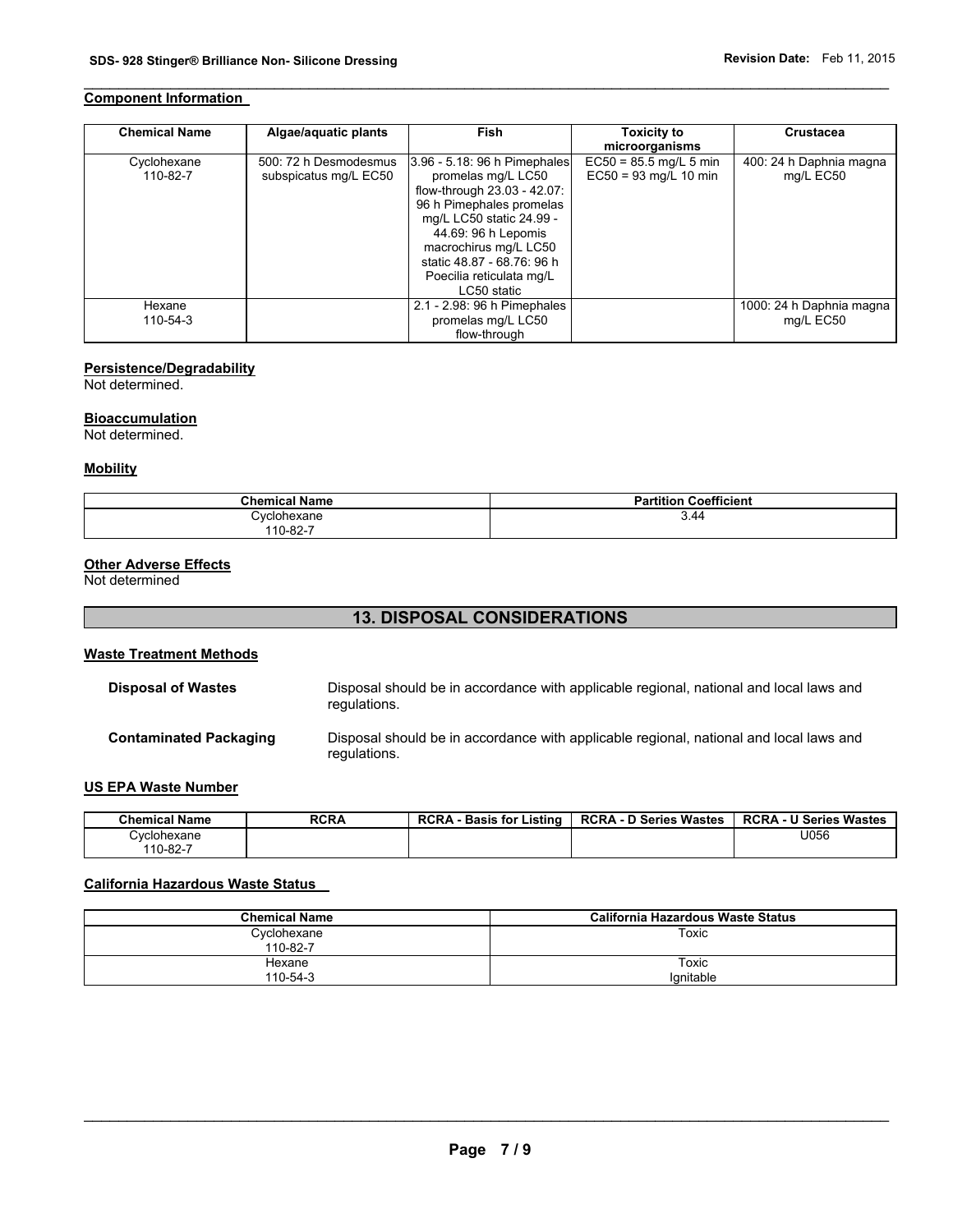# $\mathcal{L}_\mathcal{L} = \{ \mathcal{L}_\mathcal{L} = \{ \mathcal{L}_\mathcal{L} = \{ \mathcal{L}_\mathcal{L} = \{ \mathcal{L}_\mathcal{L} = \{ \mathcal{L}_\mathcal{L} = \{ \mathcal{L}_\mathcal{L} = \{ \mathcal{L}_\mathcal{L} = \{ \mathcal{L}_\mathcal{L} = \{ \mathcal{L}_\mathcal{L} = \{ \mathcal{L}_\mathcal{L} = \{ \mathcal{L}_\mathcal{L} = \{ \mathcal{L}_\mathcal{L} = \{ \mathcal{L}_\mathcal{L} = \{ \mathcal{L}_\mathcal{$ **14. TRANSPORT INFORMATION**

| <b>Note</b>                                                                                                                      | Please see current shipping paper for most up to date shipping information, including<br>exemptions and special circumstances. |
|----------------------------------------------------------------------------------------------------------------------------------|--------------------------------------------------------------------------------------------------------------------------------|
| <b>DOT</b><br>UN/ID No<br><b>Proper Shipping Name</b><br><b>Hazard Class</b><br><b>Packing Group</b>                             | <b>UN1268</b><br>Petroleum distillates, N.O.S.,<br>3<br>Ш                                                                      |
| <b>IATA</b><br><b>UN/ID No</b><br><b>Proper Shipping Name</b><br><b>Hazard Class</b><br><b>Packing Group</b>                     | <b>UN1268</b><br>Petroleum distillates, N.O.S.,<br>3<br>Ш                                                                      |
| <b>IMDG</b><br>UN/ID No<br><b>Proper Shipping Name</b><br><b>Hazard Class</b><br><b>Packing Group</b><br><b>Marine Pollutant</b> | <b>UN1268</b><br>Petroleum distillates, N.O.S.,<br>3<br>Ш<br>This material may meet the definition of a marine pollutant       |

# **15. REGULATORY INFORMATION**

#### **International Inventories**

**TSCA** All ingredients are listed or exempt from listing on Chemical Substance Inventory

**Legend:** 

*TSCA - United States Toxic Substances Control Act Section 8(b) Inventory* 

## **US Federal Regulations**

## **CERCLA**

| <b>Chemical Name</b> | <b>Hazardous Substances RQs</b> | <b>CERCLA/SARA RQ</b> | <b>Reportable Quantity (RQ)</b> |
|----------------------|---------------------------------|-----------------------|---------------------------------|
| Cvclohexane          | 1000 lb                         |                       | RQ 1000 lb final RQ             |
| 110-82-7             |                                 |                       | RQ 454 kg final RQ              |
| Hexane               | 5000 lb                         |                       | RQ 5000 lb final RQ             |
| 110-54-3             |                                 |                       | RQ 2270 kg final RQ             |

# **SARA 313**

| <b>Chemical Name</b>   | <b>CAS No</b> | Weight-%    | <b>SARA 313 - Threshold</b><br>Values % |
|------------------------|---------------|-------------|-----------------------------------------|
| Cvclohexane - 110-82-7 | 110-82-7      | Proprietary | ı.u                                     |
| Hexane - 110-54-3      | 110-54-3      | Proprietary | l .U                                    |

# **CWA (Clean Water Act)**

| Component                             | <b>CWA - Reportable</b><br><b>Quantities</b> | <b>CWA - Toxic Pollutants CWA - Priority Pollutants</b> | <b>CWA - Hazardous</b><br><b>Substances</b> |
|---------------------------------------|----------------------------------------------|---------------------------------------------------------|---------------------------------------------|
| Cyclohexane<br>110-82-7 (Proprietary) | 1000 lb                                      |                                                         |                                             |